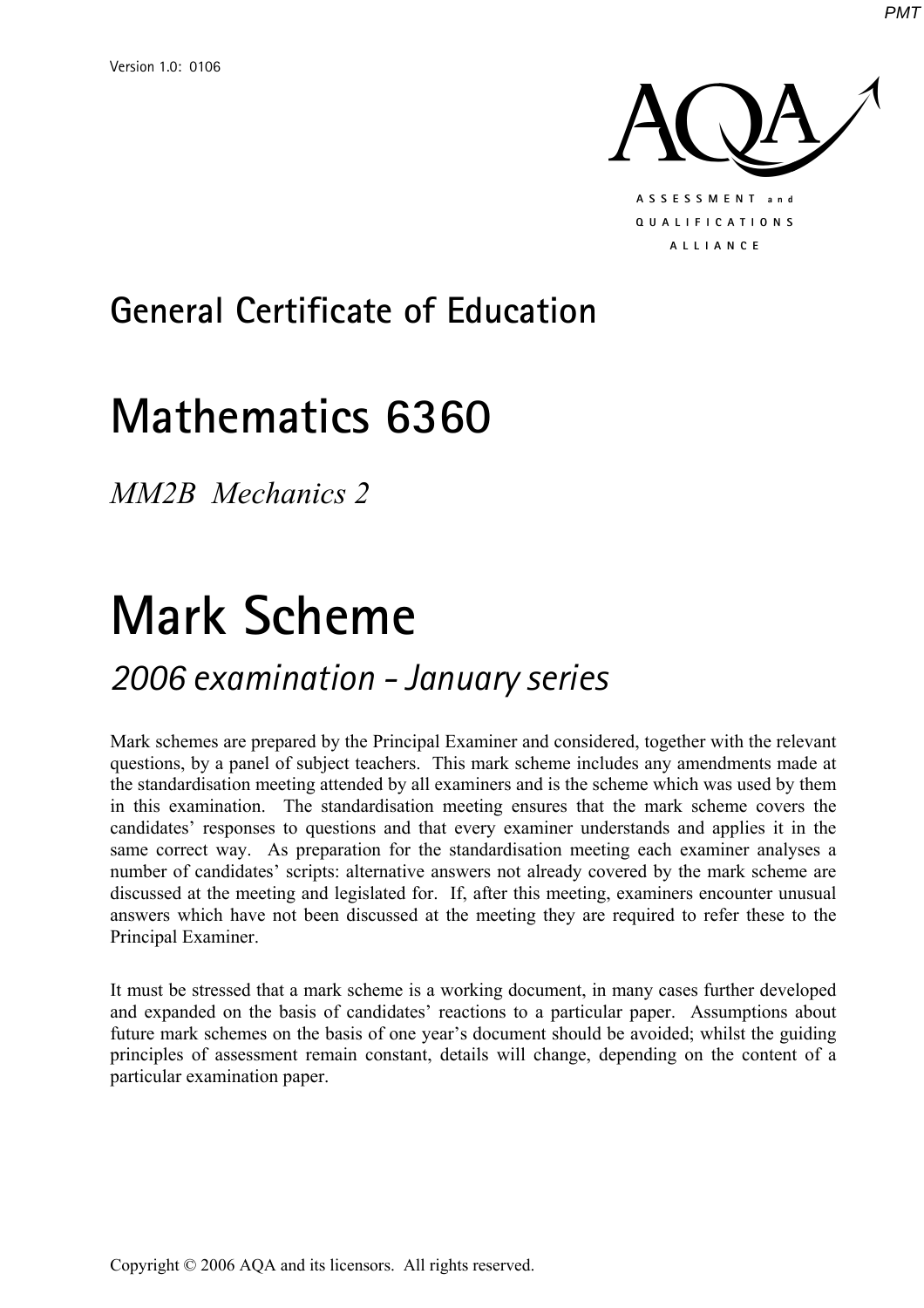### **Key To Mark Scheme And Abbreviations Used In Marking**

| M                          | mark is for method                                                 |              |                            |  |
|----------------------------|--------------------------------------------------------------------|--------------|----------------------------|--|
| m or dM                    | mark is dependent on one or more M marks and is for method         |              |                            |  |
| $\mathbf{A}$               | mark is dependent on M or m marks and is for accuracy              |              |                            |  |
| B                          | mark is independent of M or m marks and is for method and accuracy |              |                            |  |
| E                          | mark is for explanation                                            |              |                            |  |
|                            |                                                                    |              |                            |  |
| $\sqrt{\text{or ft or F}}$ | follow through from previous                                       |              |                            |  |
|                            | incorrect result                                                   | MC           | mis-copy                   |  |
| CAO                        | correct answer only                                                | <b>MR</b>    | mis-read                   |  |
| <b>CSO</b>                 | correct solution only                                              | RA           | required accuracy          |  |
| <b>AWFW</b>                | anything which falls within                                        | <b>FW</b>    | further work               |  |
| <b>AWRT</b>                | anything which rounds to                                           | <b>ISW</b>   | ignore subsequent work     |  |
| <b>ACF</b>                 | any correct form                                                   | <b>FIW</b>   | from incorrect work        |  |
| AG                         | answer given                                                       | <b>BOD</b>   | given benefit of doubt     |  |
| SC                         | special case                                                       | <b>WR</b>    | work replaced by candidate |  |
| OE                         | or equivalent                                                      | FB           | formulae book              |  |
| A2,1                       | 2 or 1 (or 0) accuracy marks                                       | <b>NOS</b>   | not on scheme              |  |
| $-xEE$                     | $deduct x$ marks for each error                                    | G            | graph                      |  |
| <b>NMS</b>                 | no method shown                                                    | $\mathbf{c}$ | candidate                  |  |
| PI                         | possibly implied                                                   | sf           | significant figure(s)      |  |
| <b>SCA</b>                 | substantially correct approach                                     | dp           | decimal place(s)           |  |
|                            |                                                                    |              |                            |  |

#### **No Method Shown**

Where the question specifically requires a particular method to be used, we must usually see evidence of use of this method for any marks to be awarded. However, there are situations in some units where part marks would be appropriate, particularly when similar techniques are involved. Your Principal Examiner will alert you to these and details will be provided on the mark scheme.

Where the answer can be reasonably obtained without showing working and it is very unlikely that the correct answer can be obtained by using an incorrect method, we must award **full marks**. However, the obvious penalty to candidates showing no working is that incorrect answers, however close, earn **no marks**.

Where a question asks the candidate to state or write down a result, no method need be shown for full marks.

Where the permitted calculator has functions which reasonably allow the solution of the question directly, the correct answer without working earns **full marks**, unless it is given to less than the degree of accuracy accepted in the mark scheme, when it gains **no marks**.

**Otherwise we require evidence of a correct method for any marks to be awarded.**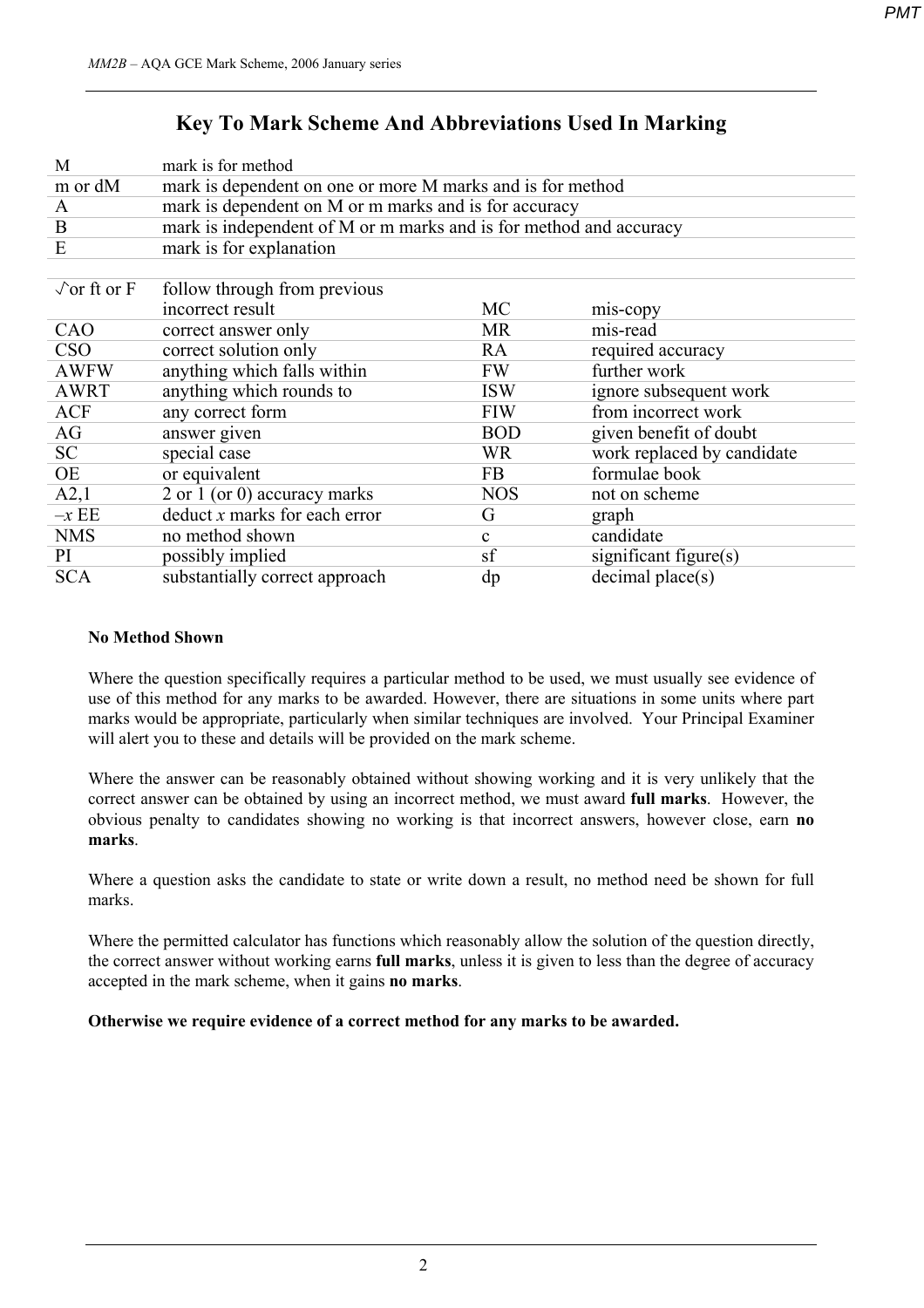#### **MM2B**

| Q      | <b>Solution</b>                                                | <b>Marks</b>   | <b>Total</b>   | <b>Comment</b>                              |
|--------|----------------------------------------------------------------|----------------|----------------|---------------------------------------------|
| 1(a)   | $KE = \frac{1}{2} \times 0.4 \times 8^2 = 12.8 \text{ J}$      | M1             |                | Use of KE formula.                          |
|        |                                                                | A1             | $\overline{2}$ | <b>Correct KE</b>                           |
| (b)(i) | $KE = 12.8 + 0.4 \times 9.8 \times 6 = 36.32$ J<br>AG          | M1             |                | <b>Calculation of GPE</b>                   |
|        |                                                                | A1             | $\overline{2}$ | Correct KE from correct expression          |
|        |                                                                |                |                | (Allow use of CA equations in solutions)    |
|        | (ii) $\frac{1}{2} \times 0.4v^2 = 36.32$                       | M1             |                | Two term energy equation                    |
|        |                                                                | A1             |                | Correct energy equation                     |
|        | $v = \sqrt{\frac{36.32 \times 2}{0.4}} = 13.5 \text{ ms}^{-1}$ |                |                |                                             |
|        |                                                                | A1             | 3              | Correct speed                               |
| (iii)  | No air resistance                                              |                |                |                                             |
|        | No resistance forces                                           |                |                |                                             |
|        | Weight is the only force                                       | B1             | $\mathbf{1}$   | Appropriate assumption                      |
|        | <b>Total</b>                                                   |                | 8              |                                             |
| 2(a)   | $T\cos 30^\circ = 2 \times 9.8$                                |                |                |                                             |
|        | AG<br>$T = \frac{2 \times 9.8}{\cos 30^{\circ}}$               | M1             |                | Resolving vertically with two terms         |
|        |                                                                | A1             |                | Correct equation                            |
|        | $T = 22.6$ N                                                   | A <sub>1</sub> | $\overline{3}$ | Correct T from correct working              |
|        |                                                                |                |                |                                             |
|        |                                                                | M1             |                |                                             |
|        | <b>(b)</b> $T \cos 60^\circ = 2 \times \frac{v^2}{0.6}$        |                |                | Resolving horizontally.                     |
|        |                                                                | A1             |                | Correct equation                            |
|        | $v = 1.84$ ms <sup>-1</sup>                                    | dM1            |                | Solving for $\nu$                           |
|        |                                                                | A <sub>1</sub> | 4              | Correct $\nu$                               |
|        | <b>Total</b>                                                   |                | $\overline{7}$ |                                             |
|        |                                                                | M1             |                | Differentiating, with at least one term     |
|        | $3(a)(i)   a = 2 + 12e^{-t}$                                   |                | $\overline{2}$ | correct.                                    |
| (ii)   | $2 < a \leq 14$                                                | A1<br>B1       |                | Correct velocity<br>For 2                   |
|        |                                                                | B1             |                | For 14                                      |
|        |                                                                | B1             | 3              | Correct inequalities                        |
|        |                                                                |                |                |                                             |
|        | <b>(b)</b> $s = t^2 + 12e^{-t} + c$                            | M1             |                | Integrating, with at least one term correct |
|        | $s=0, t=0 \Rightarrow c=-12$                                   | A1             |                | Correct expression with or without $c$      |
|        |                                                                | dM1            |                | Finding $c$ .                               |
|        | $s = t^2 + 12e^{-t} - 12$                                      | A1             | 4              | Correct final expression                    |
|        | <b>Total</b>                                                   |                | 9              |                                             |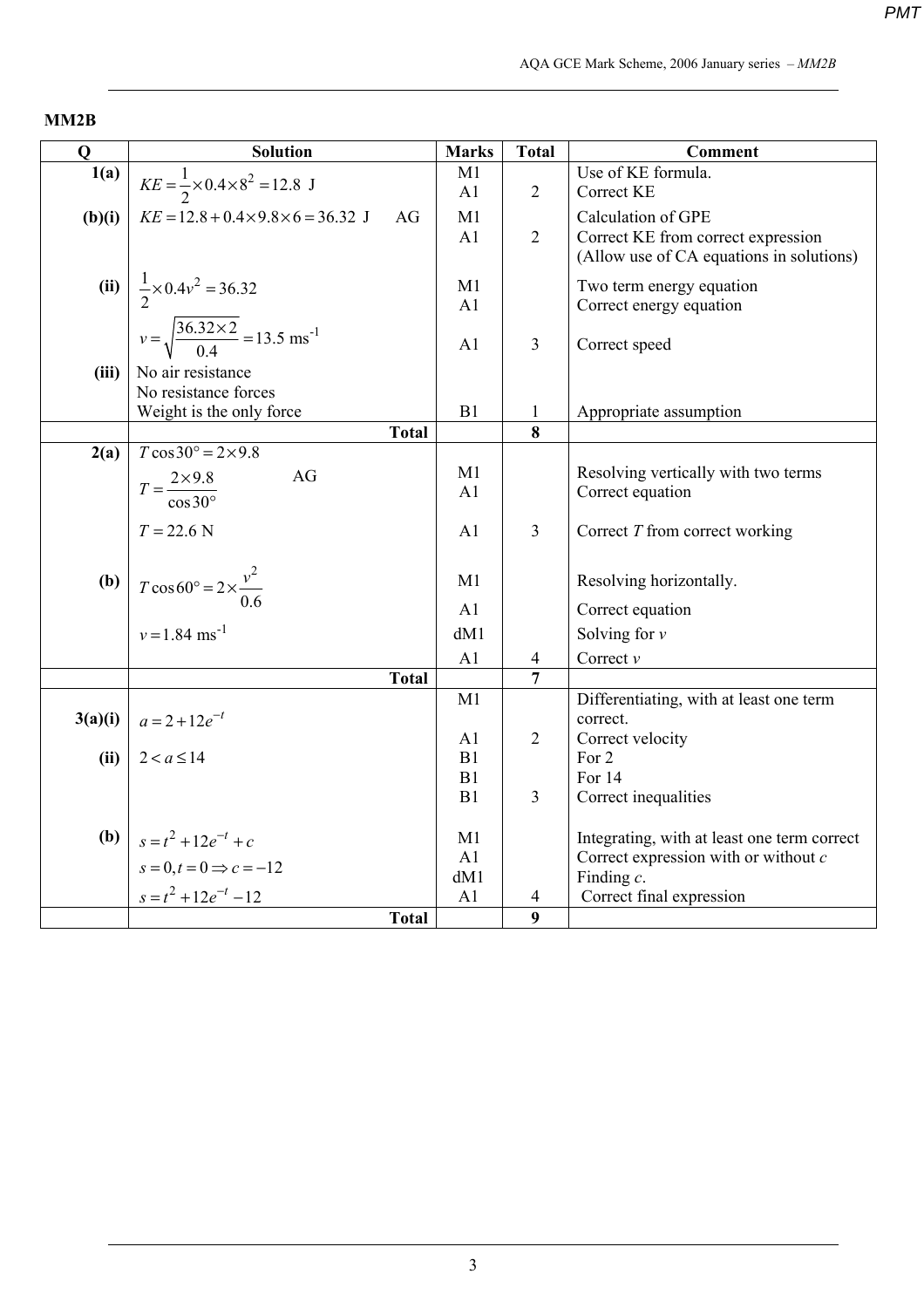| <b>MM2B</b> cont |
|------------------|
|------------------|

| Q                           | <b>Solution</b>                                                                                                      | <b>Marks</b>   | <b>Total</b>   | <b>Comment</b>                                      |
|-----------------------------|----------------------------------------------------------------------------------------------------------------------|----------------|----------------|-----------------------------------------------------|
| 4(a)                        | Because the lamina is symmetrical.                                                                                   | B <sub>1</sub> | 1              | Correct explanation                                 |
| (b)                         | $\overline{y} = \frac{250 \times 2.5 + 150 \times 7.5}{250 + 150}$                                                   | M1             |                | Moment equation with appropriate<br>number of terms |
|                             |                                                                                                                      | A1             |                | Correct numerator                                   |
|                             | 1750                                                                                                                 |                |                |                                                     |
|                             | 400                                                                                                                  | A1             |                | correct denominator                                 |
|                             | $= 4.375$<br>AG                                                                                                      | A1             | $\overline{4}$ | Correct value from correct working                  |
| $\left( \mathbf{c} \right)$ | $\tan \alpha = \frac{10 - 4.375}{25} = \frac{5.625}{25}$                                                             | M1             |                | Use of tan.                                         |
|                             |                                                                                                                      | M1             |                | Subtracting from 10                                 |
|                             |                                                                                                                      | A1             |                | Correct expression                                  |
|                             | $\alpha$ = 12.7°                                                                                                     | A <sub>1</sub> | $\overline{4}$ | Correct angle                                       |
| (d)                         | When it has been assumed that the centre<br>of mass of each of the rectangles used is<br>at its centre.<br><b>OR</b> |                |                |                                                     |
|                             | Relating area to mass.                                                                                               | B1             | 1              | Correct explanation                                 |
|                             | <b>Total</b>                                                                                                         |                | 10             |                                                     |
| 5(a)                        | $\mathbf{F} = 12 \cos t \mathbf{i} - 30 \sin t \mathbf{j}$                                                           | M1             |                | Use of $\mathbf{F} = m\mathbf{a}$                   |
|                             | $F(0) = 6 \times 2i$ so $F = 12$ N                                                                                   | A1             |                | Correct F                                           |
|                             |                                                                                                                      | A1             | 3              | Correct magnitude                                   |
| <b>(b)</b>                  | $\mathbf{v} = \int 2\cos t dt \mathbf{i} + \int -5\sin t dt \mathbf{j}$                                              | M1             |                | Integrating                                         |
|                             | $=(2\sin t + c_1)i + (5\cos t + c_2)j$                                                                               | A <sub>1</sub> |                | Correct i component                                 |
|                             |                                                                                                                      | A1             |                | Correct j component                                 |
|                             |                                                                                                                      |                |                | Both of above with or without constants             |
|                             | $\mathbf{v}(0) = 2\mathbf{i} + 10\mathbf{j} \Rightarrow c_1 = 2, c_2 = 5$                                            | dM1            |                | Finding constants of integration                    |
|                             | $\mathbf{v} = (2\sin t + 2)\mathbf{i} + (5\cos t + 5)\mathbf{j}$                                                     | A <sub>1</sub> |                | Correct final answer                                |
|                             |                                                                                                                      |                | 5              |                                                     |
|                             | <b>Total</b>                                                                                                         |                | 8              |                                                     |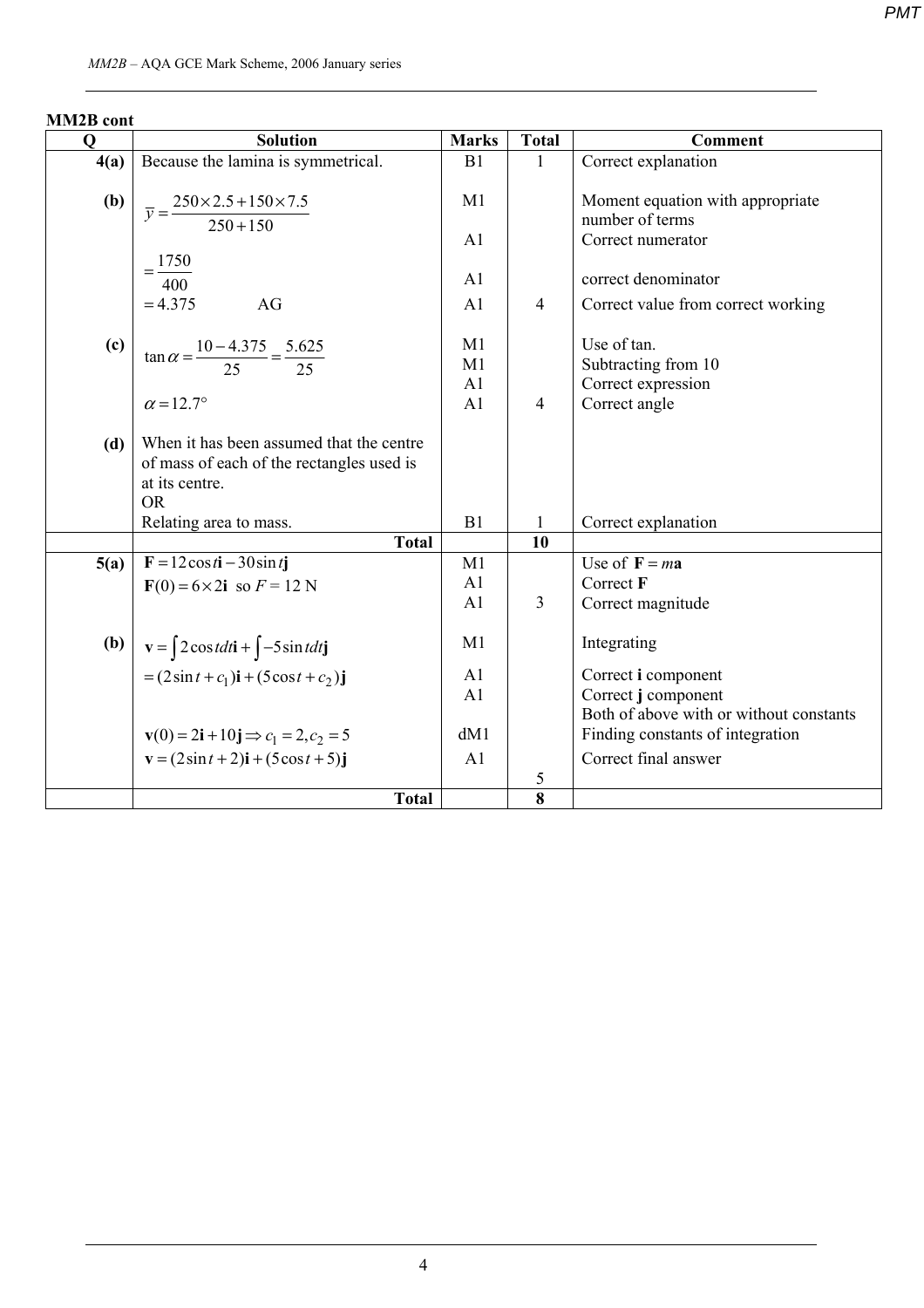| MM2B (cont) |                                                                                                                           |                                  |                  |                                                                             |
|-------------|---------------------------------------------------------------------------------------------------------------------------|----------------------------------|------------------|-----------------------------------------------------------------------------|
| $\mathbf 0$ | <b>Solution</b>                                                                                                           | <b>Marks</b>                     | <b>Total</b>     | <b>Comment</b>                                                              |
| 6(a)        | The boat is not affected by the movement<br>of the water.                                                                 | B1                               |                  | First assumption                                                            |
|             | The resistance force will directly oppose<br>the motion of the boat and be the only force<br>that needs to be considered. | B1                               | $\overline{2}$   | second assumption                                                           |
| (b)         | The boat is a particle. / There is no wind. /<br>No air resistance.                                                       | B1                               | $\mathbf{1}$     | Appropriate assumption                                                      |
| (c)(i)      | $80\frac{dv}{dt} = -20v$                                                                                                  | M1                               |                  | Use of Newton's second law, $\frac{dv}{dt}$ and 20v.                        |
|             | $\frac{dv}{dt} = -\frac{v}{4}$                                                                                            | A <sub>1</sub>                   | $\overline{2}$   | Correct result                                                              |
| (ii)        | $\int \frac{1}{v} dv = -\int \frac{1}{4} dt$                                                                              | M1                               |                  | Sep. of variables and forming integrals                                     |
|             | $\ln v = -\frac{t}{4} + c$                                                                                                | dM1<br>A1                        |                  | Integrating to get an $\ln v$ term<br>Correct integrals with or without $c$ |
|             | $v = Ae^{-\frac{t}{4}}$                                                                                                   |                                  |                  |                                                                             |
|             | $v=12, t=0 \Rightarrow A=12$                                                                                              | dM1                              |                  | Finding $A$ or $c$                                                          |
|             | $v = 12e^{-\frac{t}{4}}$                                                                                                  | A1                               | 5                | Correct final result                                                        |
|             | <b>Total</b>                                                                                                              |                                  | 10               |                                                                             |
|             | 7(a) $\frac{1}{2}mv^2 = \frac{1}{2}m \times 2^2 + mg(3 - 3\cos\theta)$<br>$v^2 = 4 + 6g(1 - \cos\theta)$                  | M1                               |                  | Three term energy equation.                                                 |
|             |                                                                                                                           | A <sub>1</sub>                   |                  | Correct equation                                                            |
|             |                                                                                                                           | dM1                              |                  | Solving for $v^2$                                                           |
|             |                                                                                                                           | A <sub>1</sub>                   | $\overline{4}$   | Correct result from correct working                                         |
| (b)         | $mg \cos \theta = m \frac{v^2}{2}$                                                                                        | M <sub>1</sub><br>A <sub>1</sub> |                  | Resolving towards the centre<br>Correct equation                            |
|             | $3g\cos\theta = 4 + 6g - 6g\cos\theta$                                                                                    | dM1                              |                  | Solving for $\cos \theta$                                                   |
|             | $\cos\theta = \frac{4+6g}{9g}$                                                                                            | A <sub>1</sub>                   |                  | Correct $\cos \theta$                                                       |
|             | $\theta$ = 44.6°                                                                                                          | A1                               | 5                | Correct angle                                                               |
|             | <b>Total</b>                                                                                                              |                                  | $\boldsymbol{9}$ |                                                                             |